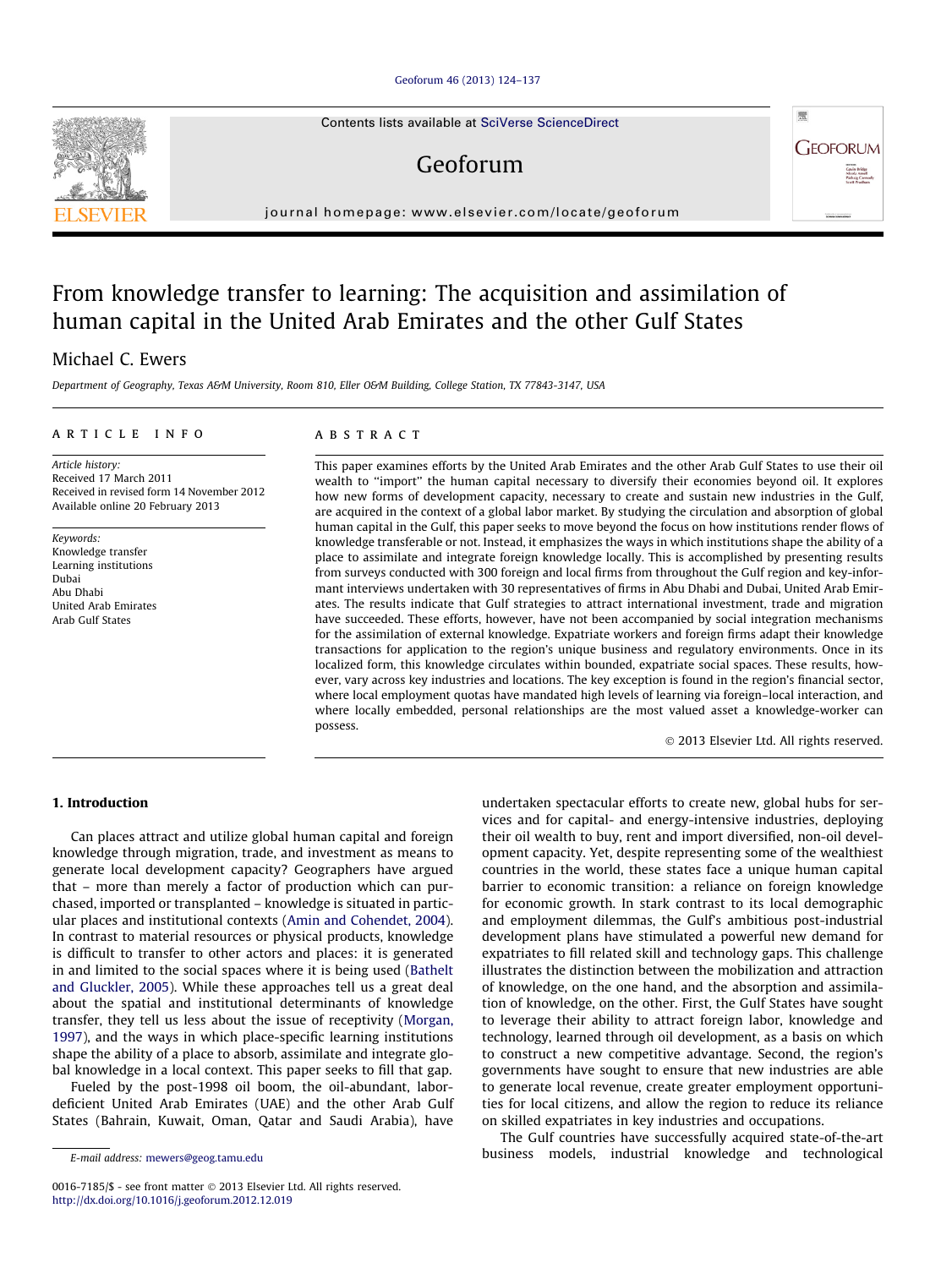capabilities, but what happens to this global human capital once it is imported? Existing approaches to the geographies of knowledge have examined the determinants and spatial dimensions of knowledge transfer between and across firms, places and individuals. For the most part, geographers have focused on the ways in which institutions can help or hinder the transfer of particular forms of knowledge across space, rendering these flows transferable or non-transferable, decipherable or indecipherable [\(Gertler and](#page--1-0) [Vinodrai, 2005](#page--1-0)). Can knowledge be attracted or mobilized without being transferred, or exchanged or transferred between firms without being absorbed and integrated within a place? This paper takes a somewhat different approach, by shifting the emphasis from the transmission of knowledge by firms and the institutional determinants of knowledge transfer to the reception of knowledge by places and the institutional determinants of learning. In particular, it emphasizes the ways in which territorial learning institutions, infrastructures and conventions shape the ability of a place to absorb and integrate external knowledge.

There is a significant body of literature on the spatial dimensions of technological learning, describing the importance of localized learning or identifying the ensemble of institutions which comprise territorial innovation systems (e.g. [Bunnell and Coe,](#page--1-0) [2001; Malmberg and Maskell, 2006](#page--1-0)). Yet, the focus is on explaining successful learning outcomes in a place after external knowledge has already been introduced, emphasizing the beneficial role of institutions in that place to explain the presence of learning economies. This paper instead examines the ways in which placespecific institutional contexts shape and mediate the processes that allow learning in the first place, before external knowledge is introduced, as well as the ways in which institutions can prohibit learning.

By studying the circulation of foreign knowledge in the Gulf, embodied in expatriate knowledge workers and foreign firms, this research seeks to capture the ways in which particular learning contexts condition the transfer of knowledge by foreign participants and the assimilation of this knowledge by local firms and workers. I argue that the degree to which local learning results from the import of foreign knowledge is a function of a place's absorptive capacity. Most generally, this is comprised of the stock of existing human capital and the level of complementarity between new, external knowledge and the existing, local knowledge base. This paper builds on a deeper conceptualization of absorptive capacity by incorporating the role of formal learning institutions, such as labor market and employment structures and education and training systems, as well as informal institutions and conventions, such as cultures of work and ways of doing business. In particular, it emphasizes the role of social mechanisms for the integration of external knowledge, which shape the level and quality of social interaction between global knowledge flows and local human capital stocks.

The results indicate that while the Gulf has succeeded in attracting global knowledge flows and in ensuring high levels of knowledge creation and exchange among foreign firms and expatriate workers, the region has been less successful in ensuring that this knowledge is assimilated and integrated by local workers. This is attributed, firstly, to the Gulf's formal institutional context. Formal learning institutions shape the availability of foreign workers to fill these skill and labor gaps in emerging sectors, as well as the employment and education preferences of local workers. Regulatory structures and incentives that condition the entry and activities of foreign firms play a key role as well, making the Gulf an attractive destination for global knowledge flows, but not stipulating structured knowledge transfer arrangements or local employment or training provisions. Secondly, it reflects the region's informal institutional context, and the ways in which the Gulf's entrenched ways of doing business and cultures of work shapes the knowledge sourcing practices and preferences of foreign and local firms. As firms formulate strategies in order to adapt to this unique cultural and economic setting, they ultimately reproduce existing human capital distortions. This informal institutional context also serves as a disincentive for social interaction between local and expatriate workers, thus inhibiting the interactive, experience-based learning necessary for tacit knowledge absorption

This paper employs a mixed-methods approach, based on a human capital survey of 300 foreign and local firms from throughout the region, and key-informant interviews with survey participants at UAE firms. The remainder of this paper is organized as follows. The next section reviews the current literature on the geographies of knowledge and the institutional dimensions of learning. Section [3](#page--1-0) describes the Gulf historical context, placing this context within the literature on knowledge and learning. The methodology comprises Section [4](#page--1-0). Section [5](#page--1-0) presents the results of the survey, while Sections [6 and 7](#page--1-0) each analyzes data collected from keyinformant interviews. Section [6](#page--1-0) examines the broader determinants of knowledge circulation, transfer and learning, while Section [7](#page--1-0) focuses on industry-specific dynamics, particularly in the financial sector. The conclusions of the study are presented in Section [8](#page--1-0).

# 2. Literature review

Geographers have held a longstanding interest in the creation, transfer and absorption of knowledge across space [\(Hughes,](#page--1-0) [2007](#page--1-0)). This section begins by reviewing the contributions and limitations of existing literature on the spatial dimensions of knowledge transfer and exchange, and continues by examining the institutional determinants of the geography of knowledge and learning. The section concludes by extending and amplifying these existing approaches to move towards a new interpretation of learning which focuses, firstly, on the ways in which a place's unique institutional context conditions the assimilation and integration of external knowledge, and secondly, on the ways in which the characteristics of a place's institutional context can prevent successful learning.

# 2.1. Spatial dimensions of knowledge transmission

As the production process has become more complex and internationalized, human capital (manifested in knowledge, innovation and entrepreneurship) is now emphasized over natural or physical capital as the primary determinant of place and firm competitiveness. This has prompted a large body of geographic literature on the spatial dimensions of knowledge transmission by firms and individuals, and the role of places in helping or hindering this transmission. In particular, geographers have sought to understand the conditions under which knowledge is transferable across space, or conversely, the conditions under which it is territorially bounded [\(Williams et al., 2004\)](#page--1-0).

## 2.1.1. Spatial proximity

Certain forms of knowledge are more difficult than others to transfer across space ([Gertler, 2003](#page--1-0)). While knowledge transmission may occur at a variety of scales, the absorption and transfer of tacit knowledge tends to be a significantly more localized process, requiring some form of co-presence or co-learning between the knowledge holder and recipient [\(Williams, 2007; Williams](#page--1-0) and Baláž, 2008). This is because tacit knowledge is collective in form, stored within informal institutions of language, conventions and ways of doing business; these are shared practices which vary from place to place ([Lundvall, 1992; Malecki, 2010](#page--1-0)). Spatial proximity thus facilitates the exchange of tacit knowledge between actors